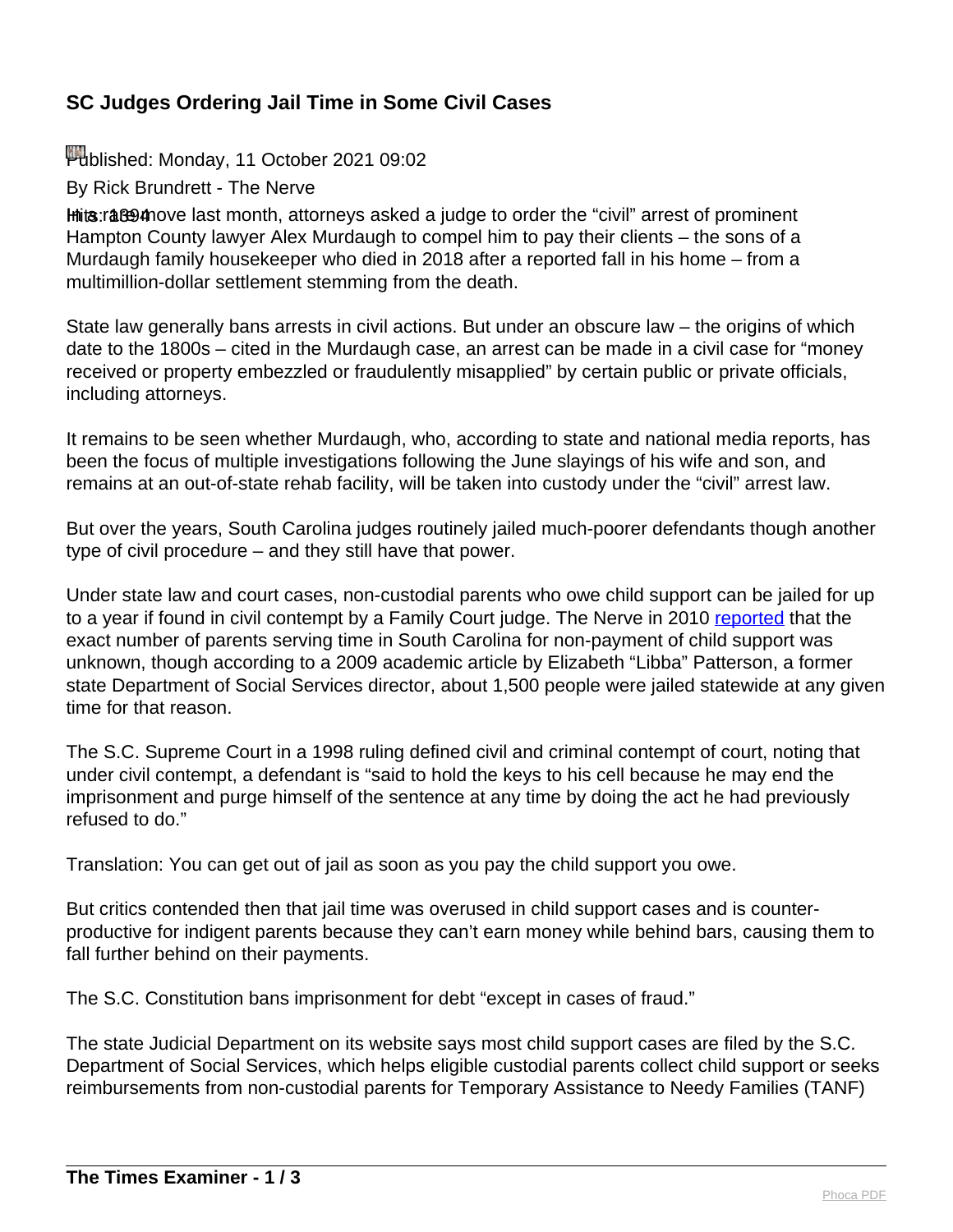#### **SC Judges Ordering Jail Time in Some Civil Cases**

#### Pawmenta: twewetoglial parentser 2021 09:02

# By Rick Brundrett - The Nerve

Hits: 1394 had 165,654 open cases in the 2020 federal fiscal year in which custodial parents sought the In written responses this week to The Nerve, DSS spokeswoman Danielle Jones said the agency agency's help in collecting child support, plus 9,818 open TANF cases as of last week. She added the number of open cases doesn't equal the number of individuals, noting that many parents have more than one pending case.

Jones said DSS doesn't keep records on the number of individuals jailed under civil contempt orders by Family Court judges, referring The Nerve to state court officials.

In an email response today to The Nerve, Judicial Department spokeswoman Ginny Jones said the department does not "track that information" – despite a 2011 U.S. Supreme Court ruling in a South Carolina case.

#### **Constitutional rights violated**

In 2008, Oconee County Family Court judge Timothy Cain – now a U.S. District Court judge in South Carolina – found Michael D. Turner in civil contempt of court for failing to pay nearly \$6,000 in child support and sentenced him to a year in jail unless he immediately paid the full amount owed. Turner served his sentence and appealed Cain's ruling.

The S.C. Supreme Court in 2010 ruled that Turner, who appeared at his Family Court hearing without an attorney and contended drug problems and a back injury prevented him from working, didn't have a constitutional right to a lawyer in a civil contempt hearing.

Turner appealed that decision to the U.S. Supreme Court. His case drew attention in national legal circles because of the possibility that the justices could have established a precedent that indigent defendants have a right to court-appointed attorneys in civil cases as they do in criminal cases.

But the high court in June 2011 decided not to go that far, as The Nerve [reported](https://thenerve.org/nations-top-court-rules-in-favor-of-s-c-indigent-parent/) then, though the justices in a 5-4 vote ruled that Cain violated Turner's due process rights by jailing him without first determining whether he had the ability to pay his back child support.

The Nerve [reported](https://thenerve.org/court-ruling-spurs-changes-in-child-support-cases/) that following the ruling, a state court official said the department was working to "satisfy the due process requirements."

South Carolina was only one of five states, including Georgia, Florida, Maine and Ohio, that didn't guarantee indigent parents the right to a lawyer in civil contempt hearings that can result in jail time, according to Turner's U.S. Supreme Court petition.

Although the exact numbers are unknown, parents are still being jailed by Family Court judges for non-payment of child support, The Nerve found in a sampling of counties.